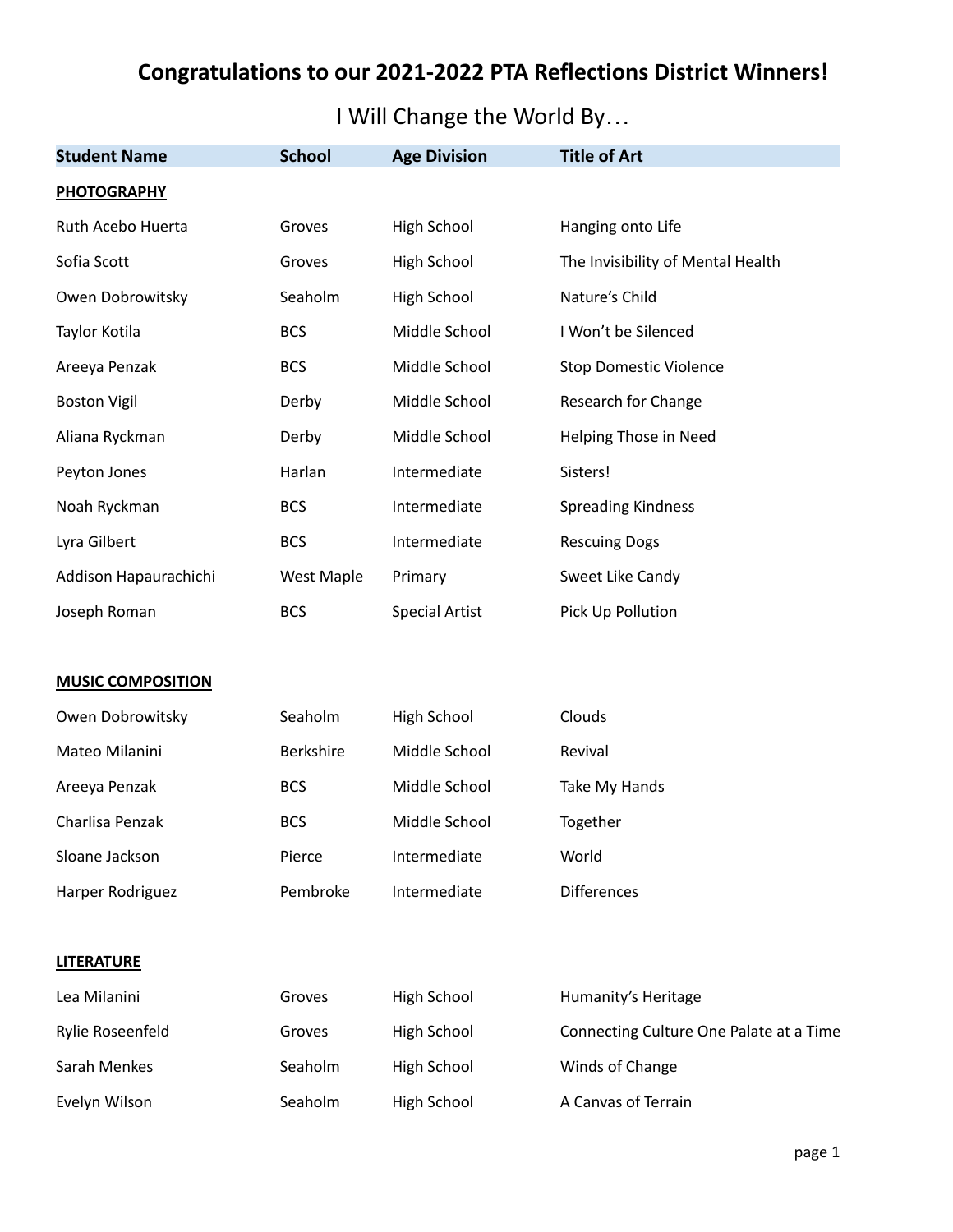# **Congratulations to our 2021-2022 PTA Reflections District Winners!**

I Will Change the World By…

### **LITERATURE, CONT**

| <b>Desmond Rice</b>    | <b>BCS</b>        | Middle School         | To Change A Nation                                 |
|------------------------|-------------------|-----------------------|----------------------------------------------------|
| Ella Perreca           | <b>BCS</b>        | Middle School         | Conscience                                         |
| Reagan Haenggi         | Beverly           | Intermediate          | I Will Change the World                            |
| Simreen Patel          | <b>BCS</b>        | Intermediate          | I Will Change the World by Getting Rid of Bullying |
| Vanessa Archibald      | Greenfield        | Intermediate          | Change with Persistence                            |
| Katelynn Moss          | Greenfield        | Intermediate          | I Will Change the World By Spreading Love          |
| Matthew DePietro       | Quarton           | Primary               | I Will Change the World by Making Some Things      |
|                        |                   |                       | <b>Different Colors</b>                            |
| Emilia Haley           | Pembroke          | Primary               | Nature's Version of Changing The World             |
| Noah Wayne             | <b>West Maple</b> | Primary               | I Will Change the World by                         |
|                        |                   |                       |                                                    |
| <b>FILM PRODUCTION</b> |                   |                       |                                                    |
| Arielle Levy           | <b>BCS</b>        | Middle School         | In Our Hands                                       |
| Charlisa Penzak        | <b>BCS</b>        | Middle School         | The World is in your Hands                         |
| Hayley Sadeghi         | Harlan            | Intermediate          | Me                                                 |
| Samuel Moore           | <b>BCS</b>        | Intermediate          | The Power of Picking Up Trash                      |
| <b>Cliff Dawson</b>    | <b>BCS</b>        | Intermediate          | The Garden                                         |
| Sarah Jones            | Greenfield        | Intermediate          | I Can Change the World                             |
| Jack LaBelle           | Quarton           | Primary               | The Carbonator                                     |
| Avery Jones            | Harlan            | Primary               | Just Be Me                                         |
| Lilly Little           | West Maple        | Primary               | Come Together                                      |
| Joey Gallagher         | Groves            | <b>Special Artist</b> | 17 Ways to Change the World                        |
|                        |                   |                       |                                                    |

### **DANCE CHOREOGRAPHY**

| Mel Ferber Laguna | Seaholm    | High School   | John's Perspective        |
|-------------------|------------|---------------|---------------------------|
| Ava Morisi        | Seaholm    | High School   | The World Needs to Change |
| Grace Youn        | <b>BCS</b> | Middle School | Diverse Universe          |